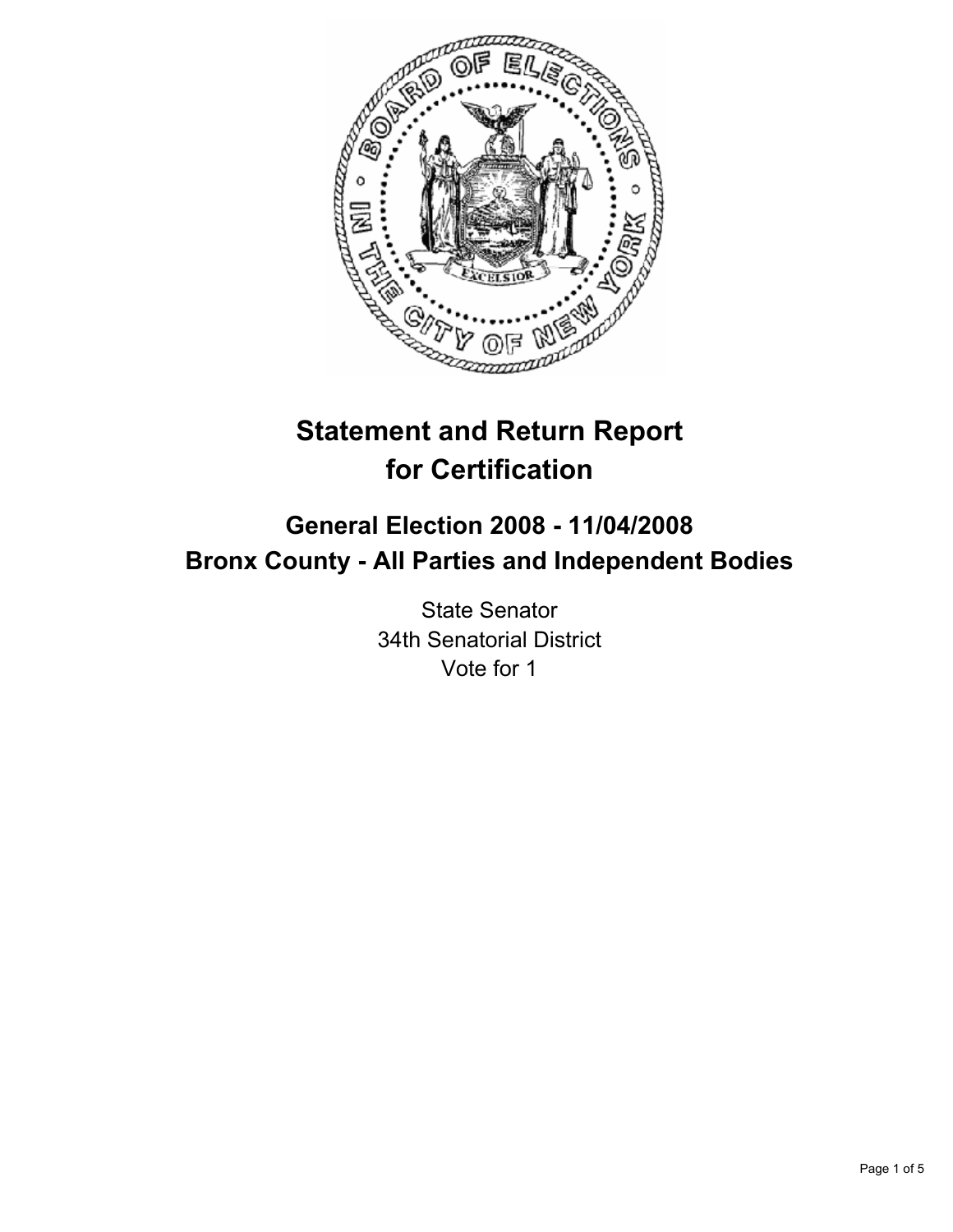

## **Assembly District 76**

| <b>PUBLIC COUNTER</b>              | 1,614 |
|------------------------------------|-------|
| <b>EMERGENCY</b>                   | 884   |
| ABSENTEE/MILITARY                  | 40    |
| <b>AFFIDAVIT</b>                   | 149   |
| <b>Total Ballots</b>               | 2,697 |
| JEFFREY D KLEIN (DEMOCRATIC)       | 1,278 |
| DANIEL FASOLINO (REPUBLICAN)       | 146   |
| JEFFREY D KLEIN (INDEPENDENCE)     | 12    |
| DANIEL FASOLINO (CONSERVATIVE)     | 14    |
| JEFFREY D KLEIN (WORKING FAMILIES) | 19    |
| <b>Total Votes</b>                 | 1,469 |
| Unrecorded                         | 1.228 |

**Assembly District 78**

| <b>PUBLIC COUNTER</b>              | 1,923 |
|------------------------------------|-------|
| <b>EMERGENCY</b>                   |       |
| ABSENTEE/MILITARY                  | 49    |
| <b>AFFIDAVIT</b>                   | 159   |
| <b>Total Ballots</b>               | 2,145 |
| JEFFREY D KLEIN (DEMOCRATIC)       | 1,204 |
| DANIEL FASOLINO (REPUBLICAN)       | 195   |
| JEFFREY D KLEIN (INDEPENDENCE)     | 39    |
| DANIEL FASOLINO (CONSERVATIVE)     | 22    |
| JEFFREY D KLEIN (WORKING FAMILIES) | 40    |
| <b>Total Votes</b>                 | 1,500 |
| Unrecorded                         | 645   |

#### **Assembly District 79**

| PUBLIC COUNTER                     | 218 |
|------------------------------------|-----|
| <b>EMERGENCY</b>                   | 0   |
| ABSENTEE/MILITARY                  | 3   |
| <b>AFFIDAVIT</b>                   | 13  |
| <b>Total Ballots</b>               | 236 |
| JEFFREY D KLEIN (DEMOCRATIC)       | 165 |
| DANIEL FASOLINO (REPUBLICAN)       | 6   |
| JEFFREY D KLEIN (INDEPENDENCE)     | 2   |
| DANIEL FASOLINO (CONSERVATIVE)     |     |
| JEFFREY D KLEIN (WORKING FAMILIES) |     |
| <b>Total Votes</b>                 | 177 |
| Unrecorded                         | 59  |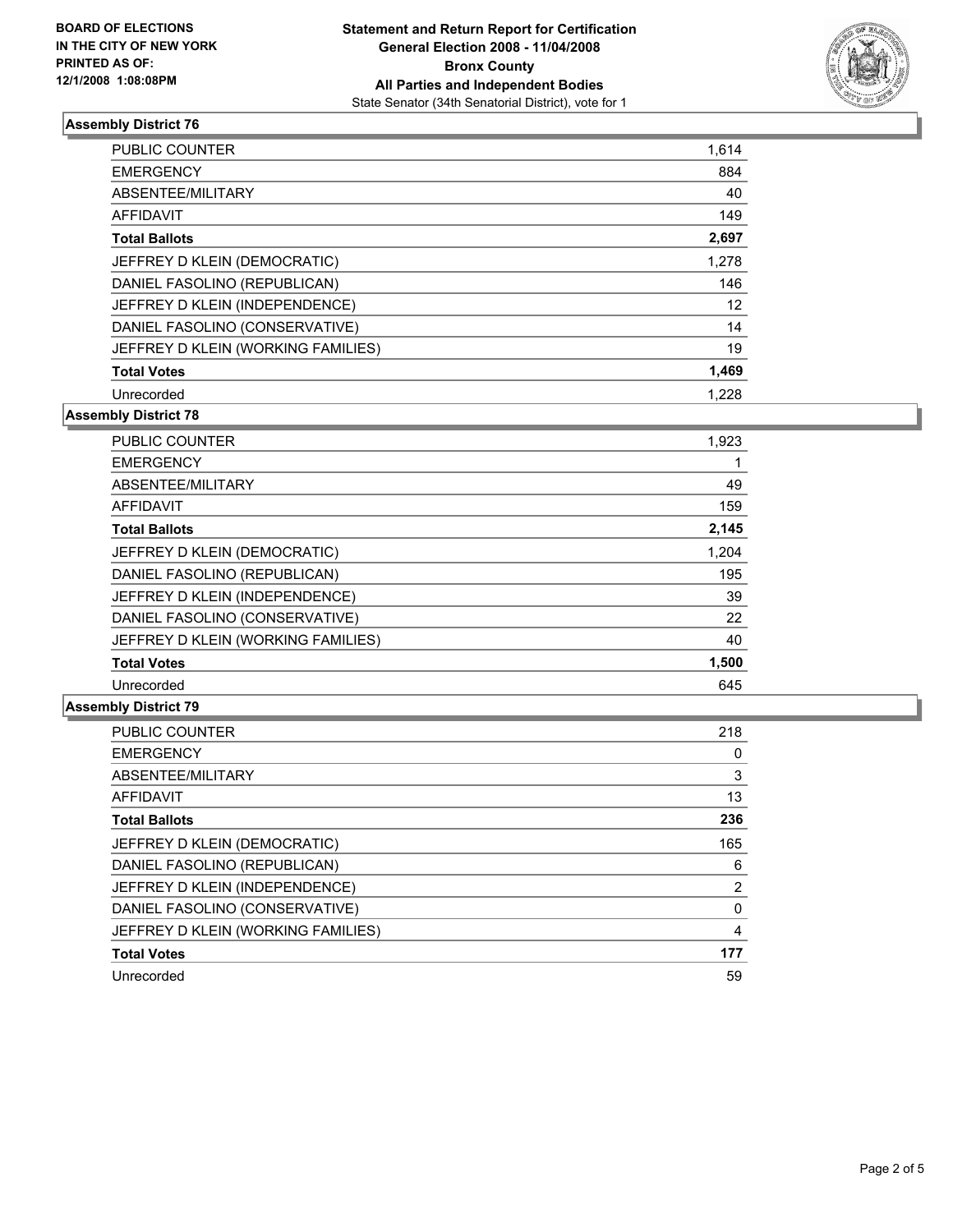

## **Assembly District 80**

| <b>PUBLIC COUNTER</b>              | 14,275 |
|------------------------------------|--------|
| <b>EMERGENCY</b>                   | 95     |
| ABSENTEE/MILITARY                  | 385    |
| <b>AFFIDAVIT</b>                   | 723    |
| <b>Total Ballots</b>               | 15,553 |
| JEFFREY D KLEIN (DEMOCRATIC)       | 9,341  |
| DANIEL FASOLINO (REPUBLICAN)       | 2,566  |
| JEFFREY D KLEIN (INDEPENDENCE)     | 605    |
| DANIEL FASOLINO (CONSERVATIVE)     | 279    |
| JEFFREY D KLEIN (WORKING FAMILIES) | 430    |
| DAVID FONSECA (WRITE-IN)           |        |
| <b>Total Votes</b>                 | 13,222 |
| Unrecorded                         | 2,331  |

## **Assembly District 81**

| <b>PUBLIC COUNTER</b>              | 9,191  |  |
|------------------------------------|--------|--|
| <b>EMERGENCY</b>                   | 343    |  |
| ABSENTEE/MILITARY                  | 331    |  |
| <b>AFFIDAVIT</b>                   | 411    |  |
| <b>Total Ballots</b>               | 10,374 |  |
| JEFFREY D KLEIN (DEMOCRATIC)       | 6,135  |  |
| DANIEL FASOLINO (REPUBLICAN)       | 1,448  |  |
| JEFFREY D KLEIN (INDEPENDENCE)     | 285    |  |
| DANIEL FASOLINO (CONSERVATIVE)     | 321    |  |
| JEFFREY D KLEIN (WORKING FAMILIES) | 295    |  |
| ERIC VELEZ (WRITE-IN)              |        |  |
| <b>Total Votes</b>                 | 8,485  |  |
| Unrecorded                         | 1.889  |  |

## **Assembly District 82**

| <b>PUBLIC COUNTER</b>              | 24,014 |
|------------------------------------|--------|
| <b>EMERGENCY</b>                   | 398    |
| ABSENTEE/MILITARY                  | 820    |
| <b>AFFIDAVIT</b>                   | 1,013  |
| <b>Total Ballots</b>               | 26,332 |
| JEFFREY D KLEIN (DEMOCRATIC)       | 15,368 |
| DANIEL FASOLINO (REPUBLICAN)       | 4,360  |
| JEFFREY D KLEIN (INDEPENDENCE)     | 1,114  |
| DANIEL FASOLINO (CONSERVATIVE)     | 582    |
| JEFFREY D KLEIN (WORKING FAMILIES) | 812    |
| ALLISON OLDAK (WRITE-IN)           |        |
| <b>Total Votes</b>                 | 22,237 |
| Unrecorded                         | 4.095  |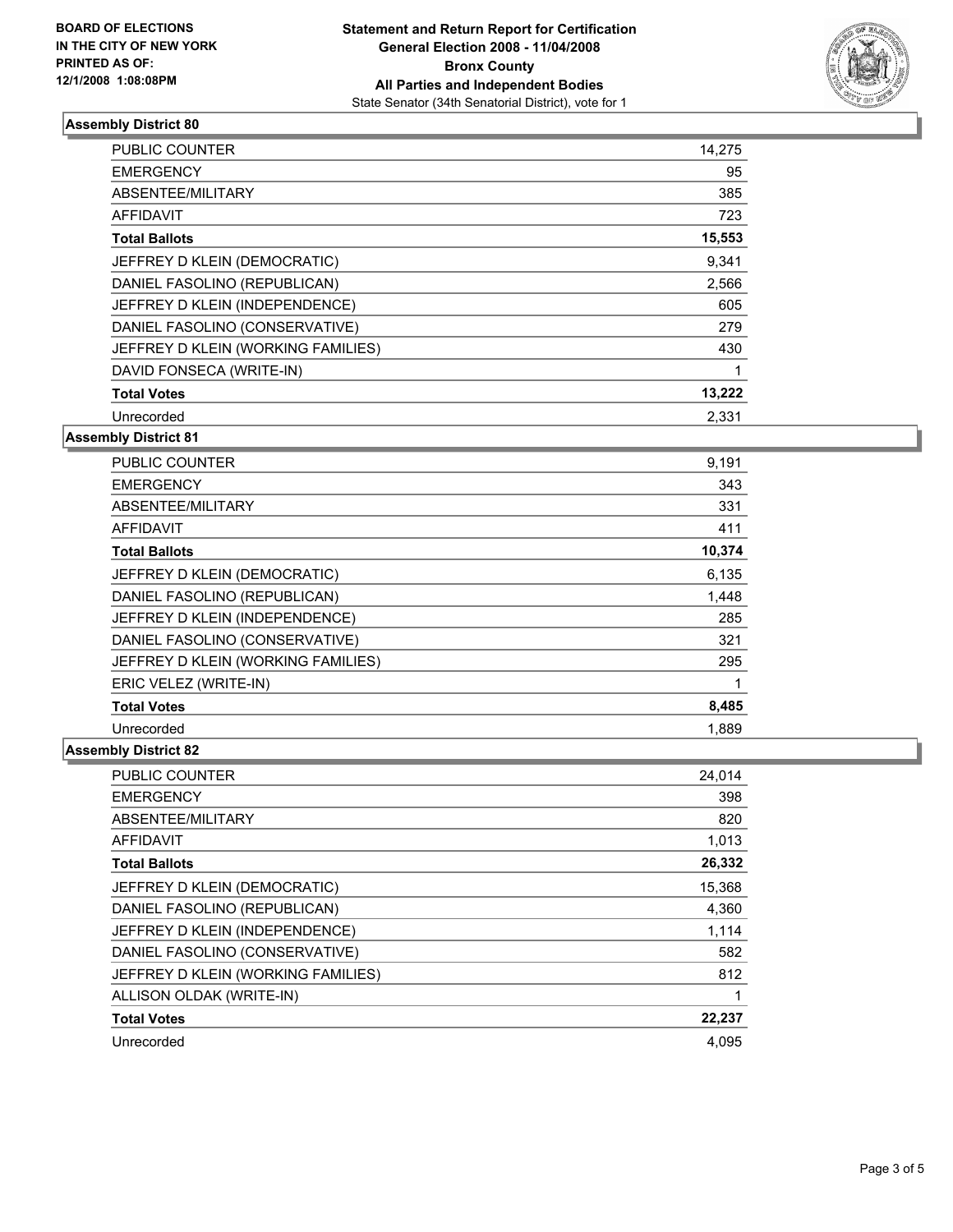

## **Assembly District 83**

| <b>PUBLIC COUNTER</b>              | 767 |  |
|------------------------------------|-----|--|
| <b>EMERGENCY</b>                   | 72  |  |
| ABSENTEE/MILITARY                  | 16  |  |
| AFFIDAVIT                          | 27  |  |
| <b>Total Ballots</b>               | 885 |  |
| JEFFREY D KLEIN (DEMOCRATIC)       | 667 |  |
| DANIEL FASOLINO (REPUBLICAN)       | 28  |  |
| JEFFREY D KLEIN (INDEPENDENCE)     | 10  |  |
| DANIEL FASOLINO (CONSERVATIVE)     |     |  |
| JEFFREY D KLEIN (WORKING FAMILIES) | 10  |  |
| <b>Total Votes</b>                 | 716 |  |
| Unrecorded                         | 169 |  |

#### **Assembly District 85**